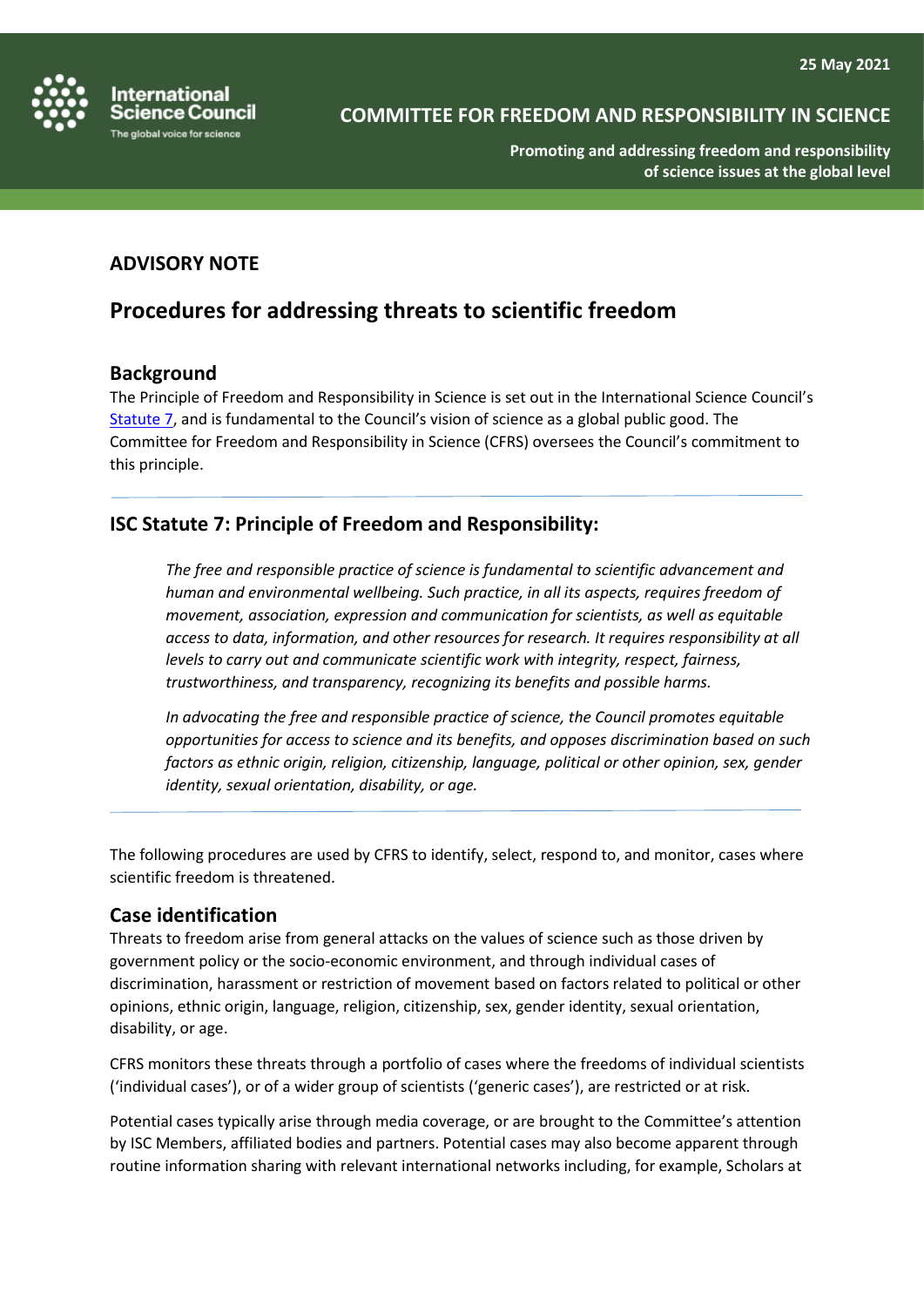Risk, the Committee for Concerned Scientists and the International Human Rights Network of Academics and Scholarly Societies.

The [CFRS Special Advisor](https://council.science/profile/frances-vaughan/) is responsible for researching potential new cases when they are raised, and advising the Committee on decisions relating to case selection and response. ISC Members can signal a case they wish to raise with the Committee by contacting the [CFRS Executive Secretary.](https://council.science/profile/vivi-stavrou/)

## **Case selection for monitoring and response**

Threats to scientific freedom can be complex, and it may be difficult to disentangle the scientific, political, human rights or socio-economic aspects of specific cases. CFRS uses the following criteria to guide their case selection:

- The issue(s) must be concerned substantially with science, or with the freedom of individuals as a consequence of pursuing scientific activities (human rights cases which happen to involve a scientist are generally out of scope);
- The issue should generally be one for which ISC can take a public view for transparency and maximum impact and for which there is a feasible pathway to impact. However, this does not preclude initiating non-public action where this is more appropriate, or taking stances even if positive influence is unlikely;
- There should be sufficient evidence available to support a defensible ISC position and which enables ISC's views to be crafted in a way which avoids perception of advocacy or uninformed opinion.

Materiality is also a factor in selecting cases – those with wider implications and global public interest, or where the health and safety of individuals is at stake, are given higher priority.

Selected cases are those which the Committee chooses to monitor and/or act upon. Cases which are not selected by CFRS may be referred to other relevant international networks and organisations.

#### **Case responses**

When a new case is accepted, CFRS decides whether to respond with a course of action, or to monitor further developments. Actions are determined on a case-by-case basis, taking into account the sensitivity and severity of the situation, and the views of relevant ISC Members. Potential actions include:

- Letters: private or open letters may be sent by the Chair of CFRS or the ISC President to relevant ISC Members, institutions, or Heads of States.
- Announcements: public comments about cases may be made on social media and/or the ISC website.
- Statements: a public position adopted by the CFRS and endorsed by the ISC Governing Board.
- Commentaries: commentaries in the form of opinion pieces, editorials, etc. may be published by members of CFRS.

Where CFRS agrees to act, this would typically be preceded by correspondence with the relevant ISC Member/s. It is appropriate and often the case that Members also act, e.g. by issuing their own statement or publicizing the matter on social media.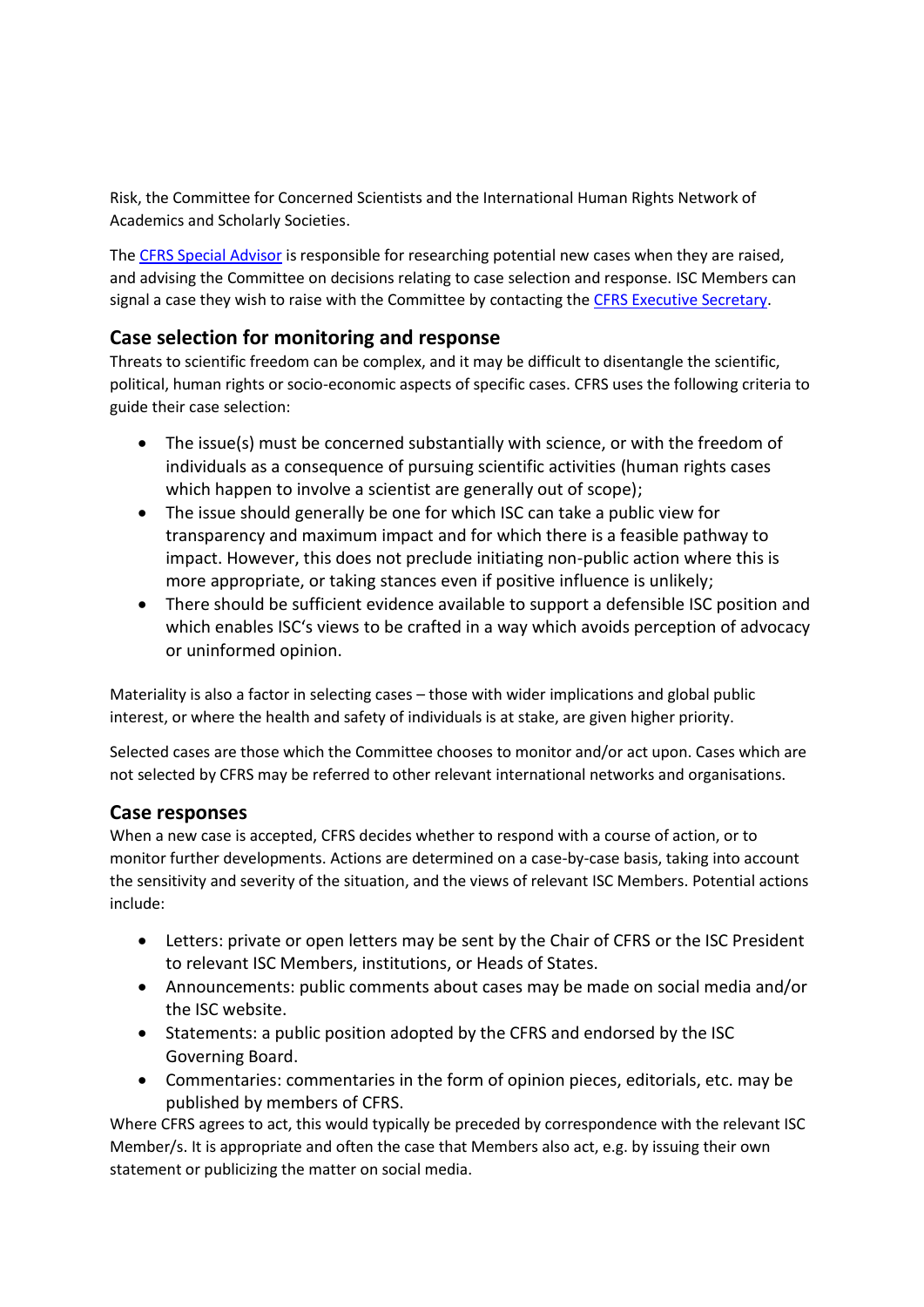

## **COMMITTEE FOR FREEDOM AND RESPONSIBILITY IN SCIENCE**

**Promoting and addressing freedom and responsibility of science issues at the global level**

Privacy and confidentiality are often factors in responding to individual cases, particularly where judicial processes or imprisonment are involved. ISC's response may not be able to be published in such cases.

#### **Governance**

In sensitive situations requiring a rapid response, the decision-making is not straightforward. The need for timely response often dictates that the full CFRS cannot be engaged in initial discussions. Immediate decisions are made by the CFRS Chair, on advice from the CFRS Vice-Chair, CFRS Special Advisor and CFRS Executive Secretary. Decisions made by this core group are subsequently notified to the full committee. The full portfolio of current cases is discussed by the full committee at least twice per year at virtual or in-person meetings. A high level summary of the portfolio of cases is reported publicly following CFRS meetings.

The CFRS Chair also decides if and how to involve the ISC Governing Board on case responses, particularly when the ISC is issuing a substantial public statement. In the event of responses dealing with particularly sensitive matter, or signalling a significant position by CFRS and by implication the ISC, the draft version must be endorsed by the GB, or depending on the urgency of the situation, by the Officers of the GB.

### **Examples of case actions by CFRS**

- [Statement on protecting human rights and scientific freedom in Myanmar \(issued 6 April](https://council.science/current/news/statement-on-protecting-human-rights-and-scientific-freedom-in-myanmar/)  [2021\)](https://council.science/current/news/statement-on-protecting-human-rights-and-scientific-freedom-in-myanmar/)*.*
- [Statement on detention and capital sentence of Ahmadreza Djalali \(issued 8 December](https://council.science/current/news/planned-execution-of-disaster-medicine-scholar-ahmadreza-djalali-must-be-halted-immediately/)  [2020\).](https://council.science/current/news/planned-execution-of-disaster-medicine-scholar-ahmadreza-djalali-must-be-halted-immediately/)
- [Statement on Scientific Freedom in Japan \(issued 26 November 2020\).](https://council.science/current/news/statement-on-scientific-freedom-in-japan/)
- [Statement calling for the release of researchers associated with the Persian Heritage Wildlife](https://council.science/current/news/the-isc-supports-urgent-appeals-for-conservation-biologists-imprisoned-in-iran/)  [Foundation currently detained in Iran \(issued 26 August 2020\).](https://council.science/current/news/the-isc-supports-urgent-appeals-for-conservation-biologists-imprisoned-in-iran/)

#### **Monitoring Cases**

The [CFRS Special Advisor](https://council.science/profile/frances-vaughan/) is responsible for monitoring both new and previously selected cases on behalf of the Committee. This involves liaising with international networks, following media reports, and contacting ISC/CFRS Members for information and developments. Cases are actively monitored until they are closed, or until such time as they become dormant, perhaps temporarily, as a result of no progress or action.

Information about cases may be published on the ISC website or social media platforms as part of the CFRS response. ISC Members can request additional information about cases directly from the [CFRS](https://council.science/profile/frances-vaughan/)  [Special Advisor](https://council.science/profile/frances-vaughan/) or [Executive Secretary,](https://council.science/profile/vivi-stavrou/) but details of some cases may be considered confidential by the Committee.